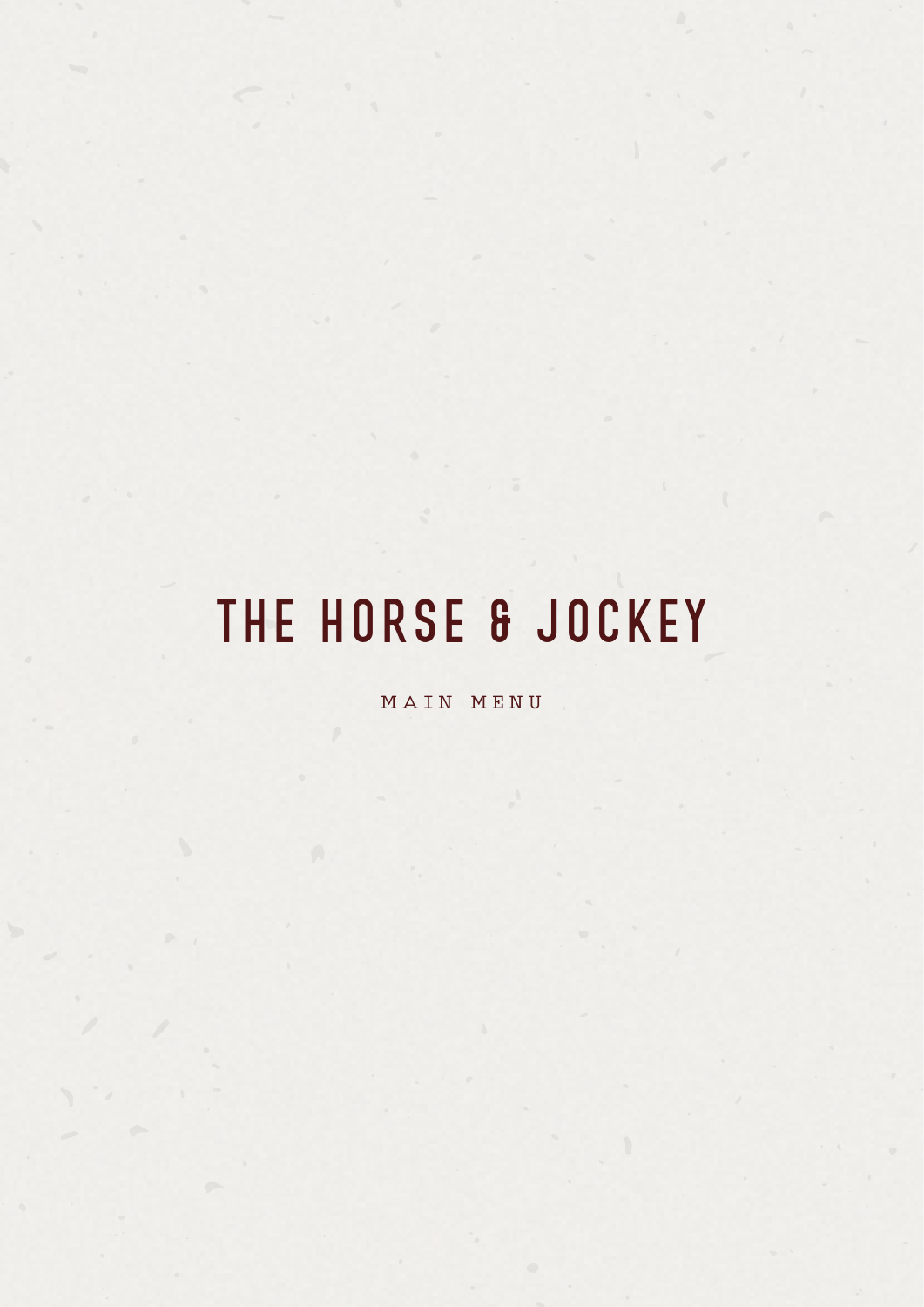|                                                                                                                                                                                                  | MAIN COURSE                                            |                                                                                                                                   |                                                      |  |  |
|--------------------------------------------------------------------------------------------------------------------------------------------------------------------------------------------------|--------------------------------------------------------|-----------------------------------------------------------------------------------------------------------------------------------|------------------------------------------------------|--|--|
| HOMEMADE PIE OF THE DAY<br>HANDCUT CHIPS OR BUTTERY MASH · FRESH<br>VEGETABLES · BEEF GRAVY                                                                                                      | 14.25                                                  | <b>HOUSE BATTERED FISH &amp; HANDCUT CHIPS</b><br>MUSHY PEAS · TARTARE SAUCE ·<br>BURNT LEMON .                                   |                                                      |  |  |
| <b>CHEDDAR GLAZED COTTAGE PIE</b><br>RICH BEEF GRAVY · GARDEN PEAS ·                                                                                                                             | 13.00                                                  | <b>RAISED SPICED BROCCOLI PIE</b><br>TIKKA MASALA SAUCE · TAMARIND<br>GLAZED VEGETABLES . (VE)                                    |                                                      |  |  |
| SWEET POTATO ROSTI WITH TANDOORI BRASSICAS<br>CRISPY GREEN LENTILS · VEGETABLE PAKORA<br>. GUNPOWDER SPICES . YOGHURT (VE + GF)                                                                  | 12.50                                                  | CHYKN STIR FRY & RICE NOODLES<br>IN A LIME SOY GLAZE . WILTED VEGETABLE<br>TOASTED PEANUTS · (VE)                                 |                                                      |  |  |
|                                                                                                                                                                                                  | TAHINI DRESSING . (GF)                                 | HERB AND GARLIC FRIED SALMON FILLET<br>FATTOUSH SALAD · ZA'TAR PITTA CHIPS · MIDDLE EASTERN SLAW · HUMMUS · PICKLED RED CABBAGE · |                                                      |  |  |
|                                                                                                                                                                                                  | FROM THE GRILL                                         |                                                                                                                                   |                                                      |  |  |
| 10 <sup>02</sup> RUMP STEAK<br>A LEAN CUT WITH LITTLE FAT.<br>21.00<br>$\sqrt{2}$                                                                                                                |                                                        | 12 <sup>02</sup> RIB EYE STEAK<br>RICH MARBLING OF FAT THROUGHOUT THIS CUT.<br>24.00                                              |                                                      |  |  |
| 10 <sup>02</sup> SIRLOIN STEAK<br>CHARACTERISED BY ITS RICH FLAVOUR.<br>23.00<br>STEAKS ALL SERVED WITH GARLIC AND HERB GRILLED MUSHROOMS, GRILLED TOMATO AND YOUR CHOICE OF SIDES AND ONE SAUCE |                                                        | 8 <sup>02</sup> FLAT IRON STEAK<br>VERSATILE AND EXTREMELY TENDER.<br>18.00                                                       |                                                      |  |  |
|                                                                                                                                                                                                  | <b>SIDES // 3.50 EACH</b>                              |                                                                                                                                   |                                                      |  |  |
| FRENCH FRIES                                                                                                                                                                                     | HANDCUT CHIPS                                          | SWEET POTATO FRIES                                                                                                                | CHILLI HONEY FRIES                                   |  |  |
| CUMIN & HONEY ROASTED CARROTS                                                                                                                                                                    | TOSSED SALAD<br>WITH RAPESEED, TAHINI & LEMON DRESSING | PARMESAN & TRUFFLE FRIES                                                                                                          | ROASTED TENDERSTEM<br>WITH CHIPOTLE & SESAME DRESSIN |  |  |
| GARLIC BREAD                                                                                                                                                                                     | ONION RINGS                                            | GARLIC BREAD WITH CHEESE<br>VFO                                                                                                   | CHEESY CHIPS                                         |  |  |
|                                                                                                                                                                                                  |                                                        |                                                                                                                                   | <b>ROOM FOR MORE</b>                                 |  |  |
|                                                                                                                                                                                                  |                                                        | ALLERGY KEY<br>GF - GLUTEN FREE    GFO - GLUTEN FREE OPTION    V - VEGETARIAN    VE - VEGAN    VEO - VEGAN OPTION                 |                                                      |  |  |

SERVED WITH FRIES

#### JRSE

|                       | SMALL PLATES                                                                                                                                                      |                                                                                                          |                |                                                                                                                                          |                                              |
|-----------------------|-------------------------------------------------------------------------------------------------------------------------------------------------------------------|----------------------------------------------------------------------------------------------------------|----------------|------------------------------------------------------------------------------------------------------------------------------------------|----------------------------------------------|
|                       | HOMEMADE SOUP OF THE DAY<br>FRESH BREAD . (GFO//VO)<br>5.00                                                                                                       | <b>KOREAN SPICED BELLY PORK</b><br>CRUSHED PEANUTS · SPRING ONION · (GF)                                 | 6.00           | <b>HOMEMADE PIE OF THE DAY</b>                                                                                                           | MAIN COURSE<br><b>HOUSE BATT</b>             |
|                       | PANKO CRUSTED BEEF BRISKET CROQUETTES<br>BBQ SAUCE.<br>6.00                                                                                                       | WHIPPED TOMATO FOAM + GREEN OLIVE TAPENADE<br>CIABATTA CROUTONS . (VE)                                   | 5.50           | HANDCUT CHIPS OR BUTTERY MASH · FRESH<br>VEGETABLES · BEEF GRAVY<br>14.25                                                                | MUSHY PEA<br>BURNT LEM                       |
|                       | COCONUT AND PRAWN SKEWERS<br>SWEET CHILLI DIP . (GF)<br>6.50                                                                                                      | <b>FRIED POTATO CAKES WITH TAMARIND GEL</b><br>CURRIED SCRAPS · PICKLED CUCUMBER KETCHUP · (VE)          | 6.00           | <b>CHEDDAR GLAZED COTTAGE PIE</b><br>RICH BEEF GRAVY · GARDEN PEAS ·<br>13.00                                                            | <b>RAISED SPI</b><br>TIKKA MAS<br>GLAZED VEO |
|                       | <b>ROASTED CHIPOLATAS</b><br>ROSEMARY + NDUJA BUTTER .<br>6.00<br>LAMB KOFTA MEATBALLS                                                                            | STICKY MAPLE GLAZED SWEETCORN RIBLETS<br>SMOKED MAYO . (VE)                                              | 6.00           | SWEET POTATO ROSTI WITH TANDOORI BRASSICAS<br>CRISPY GREEN LENTILS · VEGETABLE PAKORA<br>. GUNPOWDER SPICES . YOGHURT (VE + GF)<br>12.50 | <b>CHYKN STIR</b><br>IN A LIME<br>TOASTED PE |
|                       | PICKLED RED ONION · CUMIN + CORIANDER YOGHURT · (GF)<br>SANDWICHES<br>ALL SERVED WITH FRENCH FRIES AND SIDE SALAD                                                 |                                                                                                          | 6.00           | HERB AND GARLIC FRIED SALMON<br>FATTOUSH SALAD · ZA'TAR PITTA CHIPS · MIDDLE EASTERN SLAW ·                                              | TAHINI DRESSING (GF)                         |
|                       | CHICKEN, BACON AND AVOCADO ON MULTISEED BLOOMER (GFO)                                                                                                             |                                                                                                          | 9.50           |                                                                                                                                          | FROM THE GRILL                               |
|                       | FISH FINGER SANDWICH WITH TARTARE SAUCE, ICEBERG AND SLICED BEEF<br>TOMATO ON WHITE BLOOMER                                                                       |                                                                                                          | 9.50           | 10 <sup>02</sup> RUMP STEAK<br>A LEAN CUT WITH LITTLE FAT.<br>21.00<br>$\sqrt{2}$                                                        | RICH M                                       |
| $\triangleright$      | ROAST BEEF, ONION CHUTNEY, DIJON AND BLUE CHEESE MAYO, ROCKET AND<br>SUNDRIED TOMATO ON SEEDED BLOOMER (GFO)                                                      |                                                                                                          | 9.50           | 1002 SIRLOIN STEAK                                                                                                                       |                                              |
|                       | DELI HAM, CREAMED GOAT'S CHEESE AND CHIVES, TOMATO CHILLI JAM, ROCKET ON<br>WHITE BLOOMER (GFO)                                                                   |                                                                                                          | 9.50           | CHARACTERISED BY ITS RICH FLAVOUR.<br>23.00                                                                                              | V                                            |
| $\triangleright$      | AVOCADO, CARROT AND ROASTED PEPPERS, TOMATO CHUTNEY ON SEEDED BLOOMER (GFO)                                                                                       |                                                                                                          | 9.50           | STEAKS ALL SERVED WITH GARLIC AND HERB GRILLED MUSHROOMS, GRILLED TOMAT                                                                  |                                              |
| ▶                     | MILD CHEDDAR, SPRING ONION AND MAYO ON WHITE BLOOMER (V//GFO)                                                                                                     |                                                                                                          | 9.50           | <b>SIDES // 3.50 EA</b>                                                                                                                  |                                              |
|                       | BURGERS                                                                                                                                                           | HANGING KEBABS                                                                                           |                |                                                                                                                                          |                                              |
| $\triangleright$      | BEEF BURGER WITH BRAISED BEEF BRISKET<br>BBQ SAUCE · RED LEICESTER · ONION RING ·<br>MUSTARD MAYO · TOMATO RELISH · ICEBERG · BEEF                                | <b>TANDOORI CHICKEN</b><br>ROASTED PEPPERS · ONION · CHARRED CUCUMBER ·<br>ONION AND MINT YOGHURT . (GF) | 14.00          | FRENCH FRIES<br>HANDCUT CHIPS<br>TOSSED SALAD<br>CUMIN & HONEY ROASTED CARROTS<br>WITH RAPESEED, TAHINI & LEMON DRESSING                 | SWEET POTA<br>PARMESAN & T                   |
|                       | TOMATO · RED ONION · BROWN COBURG BUN ·<br>15.00<br><b>GARLIC AND HERB CHICKEN BURGER</b>                                                                         | <b>ROASTED PORK BELLY</b><br>CORN COB - ROASTED PEPPER - STICKY MAPLE AND<br>BOURBON BBQ SAUCE . (GF)    | $\sqrt{14.00}$ | <b>GARLIC BREAD</b><br>ONION RINGS                                                                                                       | GARLIC BREAD                                 |
| $\blacktriangleright$ | CRISPY SMOKED BACON · MELTED BRIE · GARLIC<br>MAYO · ICEBERG · BEEF TOMATO · RED ONION ·<br>SOURDOUGH BUN .<br>15.00                                              | LAMB KOFTA MEATBALL HANGER<br>HARISSA TOMATO SAUCE · (GFO)                                               | 14.00          |                                                                                                                                          |                                              |
| $\rightarrow$         | <b>VFC BURGER</b><br>SPICED SEITAN BURGER · SWEET CHILLI MAYO ·<br>SLAW · TOMATO RELISH · ICEBERG · BEEF TOMATO<br>- RED ONION - BROWN COBURG BUN - (VE)<br>15.00 | PLANT BASED MEATBALLS<br>SHAWARMA SPICED VEGETABLES · BLACK<br>ONION SEEDS . (VE)                        | 14.00          | GF - GLUTEN FREE   GFO - GLUTEN FREE OPTION   V - VEGETARIAN   \                                                                         | ALLERGY KEY                                  |

## house battered fish & handcut chips

14.50

12.50

12.95

### chykn stir fry & rice noodles

IN A LIME SOY GLAZE . WILTED VEGETABLES<br>TOASTED PEANUTS . (VE)

#### D SALMON FILLET

FERN SLAW  $\cdot$  HUMMUS  $\cdot$  PICKLED RED CABBAGE .  $\sqrt{\frac{14.25}{14.25}}$ 

#### 12<sup>02</sup> RIB EYE STEAK

#### 8<sup>0Z</sup> FLAT IRON STEAK

## 50 EACH

SWEET POTATO FRIES ARE CHILLI HONEY FRIES GARLIC BREAD WITH CHEESE CHEESY CHIPS ve ve ve v  $\sqrt{v}$  ve vertex  $\sqrt{v}$ ve $\sqrt{v_{\rm E}}$  veo vectors and vectors of vectors  $\sqrt{v_{\rm E}}$ ROOM FOR MORE  $\rhd \triangleright \triangleright$